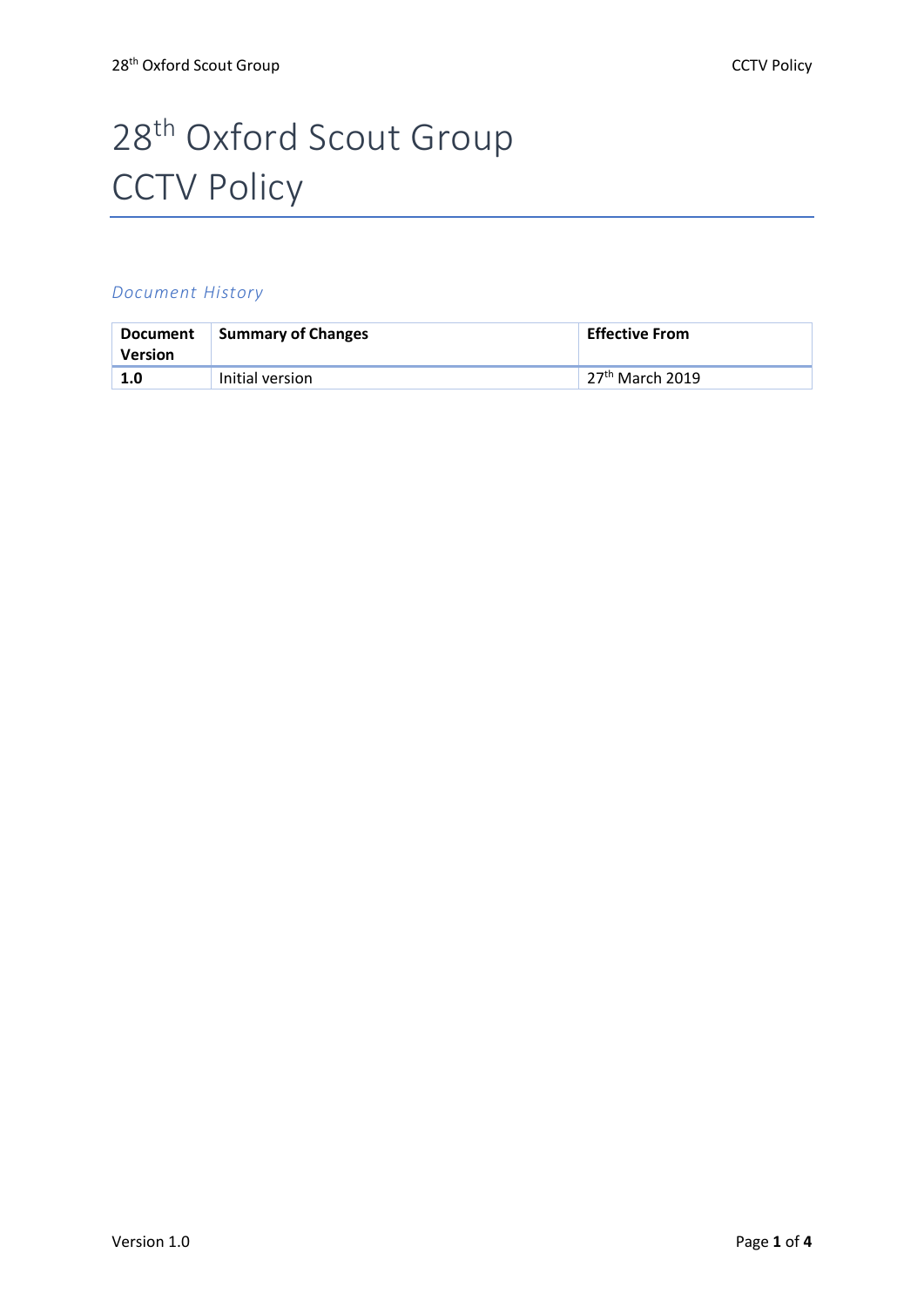## Introduction

The 28th Oxford Scout Group (the group) has installed a closed circuit television (CCTV) system (the system) to provide a safe and secure environment for the young people, adult volunteers and visitors, and to protect the groups' property.

This document sets out the accepted use and management of the CCTV system and images to ensure the Group complies with the General Data Protection Regulation (GDPR), the Data Protection Act (DPA) 2018, the Human Rights Act 1998 (HRA), the Surveillance Camera Code of Practice issued under the Protection of Freedoms Act (POFA Code) and other legislation.

# Purpose of CCTV

The Group has installed a CCTV system covering the external groups of the Head Quarters building (HQ) to;

- deter crime
- assist in prevention and detection of crime, assist with the identification, apprehension and prosecution of offenders
- maintain the security of the Groups grounds, property and equipment.

The system will be provided and operated in a way that is consistent with an individual's right to privacy.

The system will not be used to provide images to the world-wide web for entertainment purposes, record sound or disclose to third parties (unless disclosed to the police in response to any criminal activity discovered).

Covert recording, or automated recognition (eg ANPR) will not take place.

## Owner

The CCTV surveillance system is owned by the 28<sup>th</sup> Oxford Scout Group.

Authority for use of CCTV and responsibility for CCTV use rests with the Executive Committee of the Group.

The Group Scout Leader (GSL) and other nominated individuals are responsible for the day-to-day operation of the system and ensuring compliance with this policy.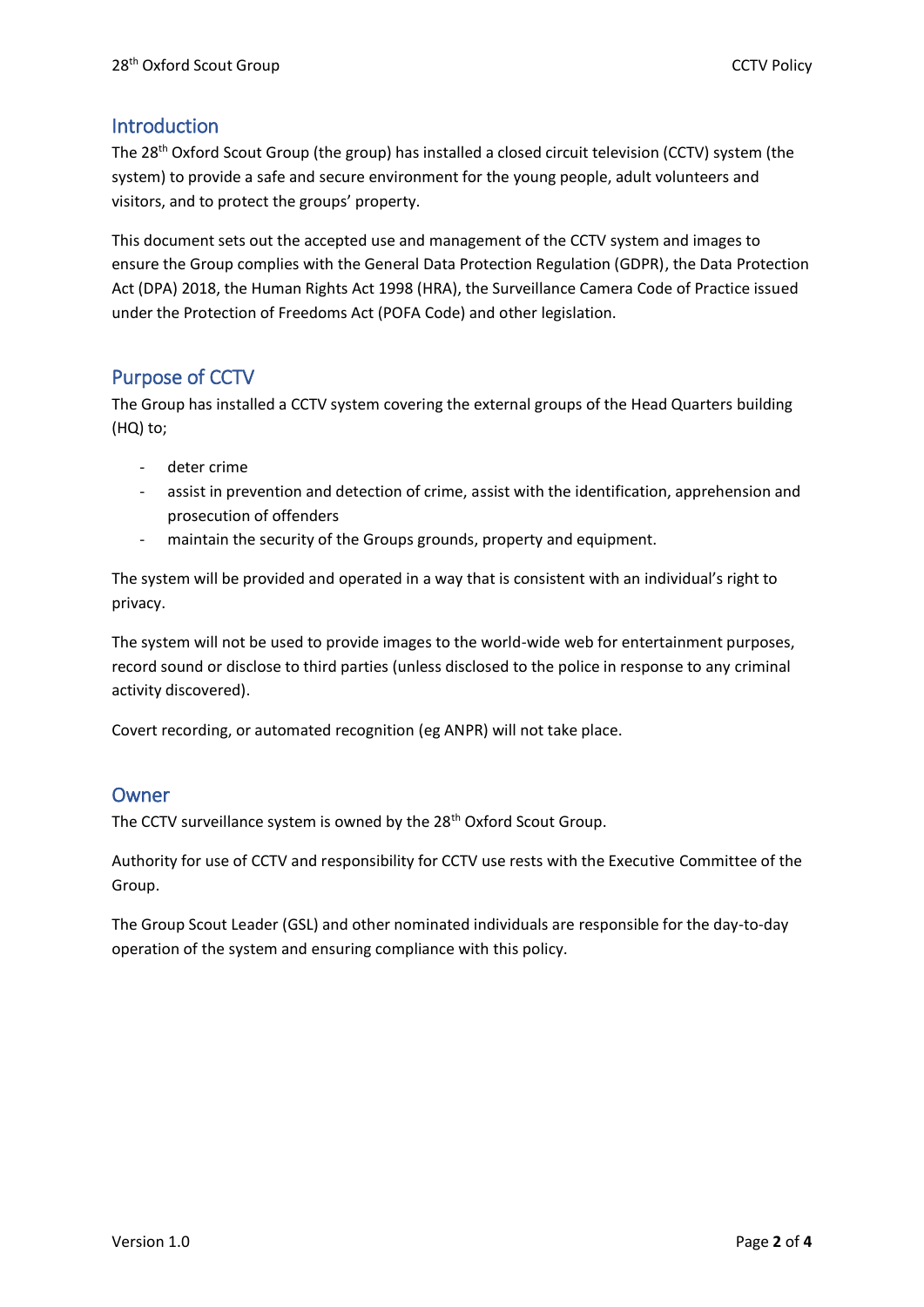# Overview of system

The CCTV system runs 24 hours a day, 7 days a week.

The CCTV system is managed locally and remotely by the nominated individuals.

The CCTV system comprises fixed position cameras; monitors; digital recorders; remote monitoring applications; and public information signs.

CCTV cameras are located at strategic points around the Group's HQ.

All cameras have been prevented from focusing on the surrounding private residential gardens and buildings.

CCTV signs are prominently placed around the HQ to inform young people, adult volunteers, visitors and members of the public that a CCTV installation is in use.

Although every effort has been made to ensure maximum effectiveness of the CCTV system it is not possible to guarantee that the system will detect every incident taking place within the area of coverage.

## Data protection

The Group has carried out a Data Protection Impact Assessment (DPIA), as provided and recommended by The Surveillance Camera Commissioner. This has been used to check and demonstrate that the processing of personal data by the CCTV System is compliant with the GDPR and DPA. Copies can be requested from [cctv@28thoxfordscouts.org.uk](mailto:cctv@28thoxfordscouts.org.uk)

For the purpose of the GDPR and data privacy legislation, 28<sup>th</sup> Oxford Scouts is a data controller and data processor.

CCTV digital images, if they show a recognisable person, are personal data and are covered by the GDPR and data privacy legislation. This policy is associated with the Group's Data privacy policy.

The Group is required to register its processing of personal data via the CCTV System with the Information Commissioner's Office (ICO).

The Group's ICO notification registration number is **ZA508875**, renewed annually in April.